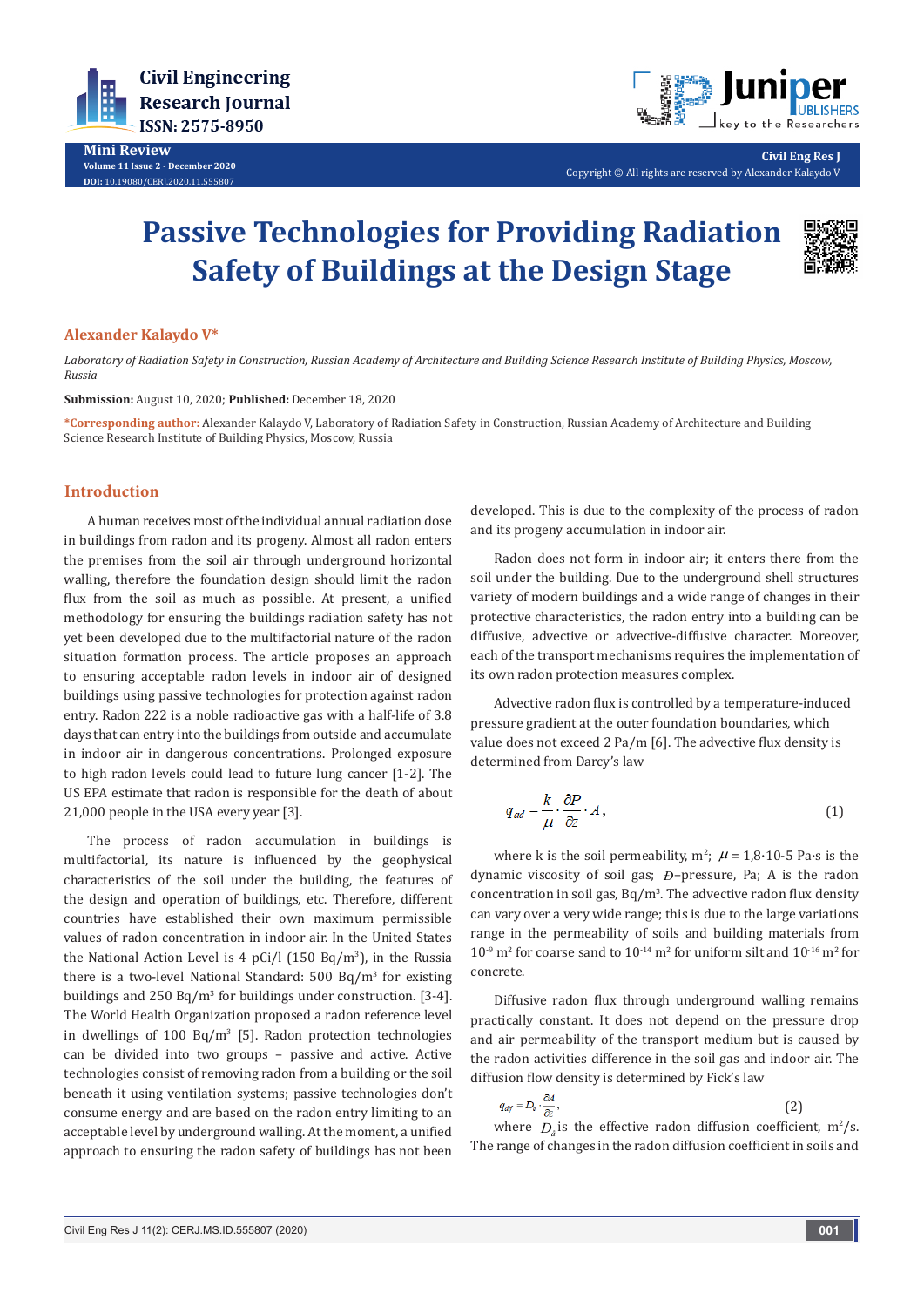building materials is significantly less than that of soil permeability (no more than two orders of magnitude). Therefore, the value of the diffusion flux depends much weaker on the physical and mechanical soil properties.

For 30 years intensive research has been carried out in the United States to establish the dominant mechanism for the radon entry into buildings. According to their results, the US EPA stated that the radon flux into the premises is a advective nature and the radon safety of the building can be guaranteed only if the technology of active soil depressurization (ASD) is used. However, the position on the diffusion entry insignificance is not generally accepted even among American researchers. [7-8]. The opposite approach implies that buildings radon safety in most cases can

be ensured through competent design of horizontal underground walling. Therefore, it is of practical interest to assess the contributions of diffusion and advection to the radon transport from the soil into the building.

In Figure 1 shows the ratio of the diffusive and advective radon fluxes densities depending on the air permeability of the transport medium. The radon diffusion coefficient was taken to be  $D_a = 1.0 \cdot 10^{-6}$  m<sup>2</sup>/s, and the calculation of the advective flux density was carried out for the pressure gradient value  $\frac{\partial D}{\partial z}$  1.0  $P$ a *z* and *z* and *z* and *z* and *z* and *z* and *z* and *z* and *z* and *z* and *z* and *z* and *z* and *z* and *z* and *z* and *z* and *z* and *z* and *z* and *z* and *z* and *z* and *z* and *z* and *z* and *z* and formula

$$
A_{\text{max}} = C_{Ra} \cdot \rho_g \cdot k_e \cdot \frac{1-\varepsilon}{\varepsilon},
$$



density; –total radon flux density.

where  $C_{R_a}$  is the specific radium activity in soil, Bq/kg;  $\rho_g$  = 2,700 kg/m<sup>3</sup> is the density soil grains;  $k_e$  is the coefficient of radon emanation;  $\mathcal{E} = 0.2...0.5$  is the porosity.

For the world average value of the specific radium activity in the soil  $C_{R_a}$  = 30 Bq/kg, with coefficient of radon emanation  $k_e$  = 0.3 and porosity  $\mathcal{E}$  = 0.4 the radon concentration in soil air equaled  $\hat{A}_{\rm max}$  = 36,500 Bq/m<sup>3</sup>. As shown in Figure 1, the advective flow begins to play a significant role in radon entry into the building at base permeabilities  $(3...5) \cdot 10^{-12}$  m<sup>2</sup> and becomes dominant at permeabilities  $(3...5) \cdot 10^{-11}$  m<sup>2</sup>. Therefore, a main requirement for ensuring the radon safety of the lower floor premises is the absence of advective radon transport from the soil. This requirement is met when the air permeability of the floor structure is less than  $10^{-12}$  m<sup>2</sup>.

Under conditions of diffusive radon entry into a building to ensure its radon safety at the design stage it is necessary:

Set the acceptable radon concentration in indoor air  $\overrightarrow{A}_{Rn}$  and determine the maximum permissible value of the radon flux density through horizontal underground walling (Table 1)

$$
q_{Rn} = A_{Rn} \cdot (\lambda + n) \cdot h,\tag{4}
$$

where  $\lambda = 2.1 \cdot 10^{-6}$  s is the radon decay constant; *n* is the air exchange rate,  $s^{-1}$ ; *h* is the room height, m.

2. Calculate the minimum sufficient radon resistance of the floor structure

$$
R_{\delta i i} = \frac{A_{\text{max}}}{q_{dij}} \tag{5}
$$

To provide  $A_{Rn}$  = 100 Bq/m<sup>3</sup> in the indoor air of the lower floor premises with normal air exchange rate  $(n = 0.4 h^{-1})$  the value of the floor structure radon resistance

$$
R_{\min} = \frac{36,500}{18.3 \cdot 10^{-3}} = 1.99 \cdot 10^6 \text{ s/m}.
$$

3. Check the possibility of providing the required radon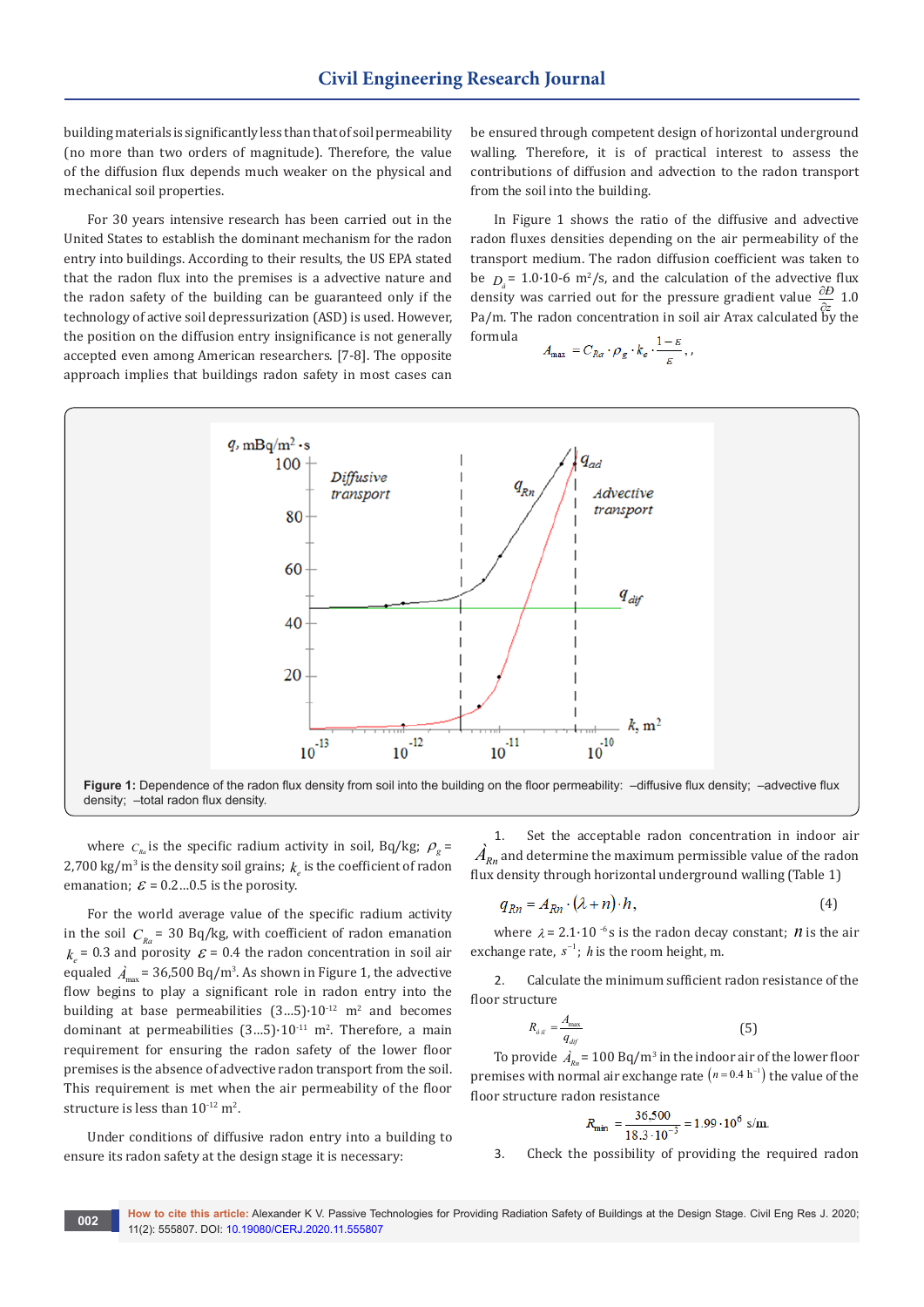resistance with a single layer of a concrete. Radon resistance of a homogeneous material layer

$$
R = \frac{1}{\sqrt{\lambda \cdot D_e}} \cdot sh\left(H \cdot \sqrt{\frac{\lambda}{D_e}}\right) \rightarrow
$$
  
\n
$$
H_{\min} = \sqrt{\frac{D_e}{\lambda}} \cdot arcsh\left(R_{\min} \cdot \sqrt{\lambda \cdot D_e}\right).
$$
  
\n
$$
\hat{I}_{\min} = \sqrt{\frac{1.1 \cdot 10^{-7}}{2.1 \cdot 10^{-6}}} \cdot arcsh\left(1.99 \cdot 10^{6} \cdot \sqrt{1.1 \cdot 10^{-7} \cdot 2.1 \cdot 10^{-6}}\right) = 0.154 \text{ m}.
$$

**Table 1:** Radon flux density from soil into the building.

4. If the base slab thickness significantly exceeds the dimensions required to ensure the main bearing functions, then a second layer with a high radon resistance must be included into the floor structure. Such a layer can be a hydro-gas insulating polymer material 2 ... 3 mm thick or membrane with a low radon diffusion coefficient (about  $10^{-11}...10^{-12}$  m<sup>2</sup>/s). The total radon resistance of a two-layer floor structure [9]

$$
R_{\Sigma} \approx R_1 + R_2 = \sum_{i=1}^{2} \frac{1}{\sqrt{\lambda \cdot D_{ej}}} \cdot sh \left( H_i \cdot \sqrt{\frac{\lambda}{D_{ej}}} \right),\tag{7}
$$

| Indoor air activity                    | Radon flux density $q$ , mBq/(m <sup>2</sup> ·s) |                  |                  |                  |
|----------------------------------------|--------------------------------------------------|------------------|------------------|------------------|
|                                        | $n = 0.05$ h <sup>-1</sup>                       | $n = 0.1 h^{-1}$ | $n = 0.2 h^{-1}$ | $n = 0.4 h^{-1}$ |
| $\hat{A}_{Rn}$ = 100 Bq/m <sup>3</sup> | 2                                                | 3.9              | 8.1              | 18.3             |
| $\vec{A}_{Rn}$ = 200 Bq/m <sup>3</sup> | 4                                                | 7.8              | 16.2             | 36.6             |
| $\vec{A}_{Rn}$ = 400 Bq/m <sup>3</sup> | 8                                                | 15.6             | 32.4             | 73.2             |

where  $i = 1, 2$  is the number of layer in floor structure.

The concrete slab thickness in the membrane presence is determined from (7) similarly to the case of a single-layer structure. The studies carried out suggest that acceptable indoor radon levels can be achieved through passive radon protection technologies. To advective entry eliminate the building walling must have a sufficiently low air permeability (less than  $10^{-12}$ ) м<sup>2</sup>) and the diffusion flux can be reduced by using layers with a high radon resistance in the floor structure, such as concrete and polymer membranes.

#### **References**

- 1. [Darby S, Hill D, Auvinen A, Barros-Dios JM, Baysson H, et al. \(2005\)](https://pubmed.ncbi.nlm.nih.gov/15613366/)  [Radon in homes and risk of lung cancer: collaborative analysis of](https://pubmed.ncbi.nlm.nih.gov/15613366/)  [individual data from 13 European case-control studies. British Medical](https://pubmed.ncbi.nlm.nih.gov/15613366/)  [Journal 330\(7485\): 223–227.](https://pubmed.ncbi.nlm.nih.gov/15613366/)
- 2. (2010) ICRP Publication 115. Lung Cancer Risk from Radon and Progeny and Statement on Radon / ed. C.H. Clement // Annals of the ICRP 40(1): 64.
- 3. US Reducing Radon in New Construction of 1 and 2 Family Dwellings

and Townhouses (CCAH 2020). AARST Consortium on national radon standards p: 33.

- 4. (2010) Basic Sanitary Rules for Radiation Safety (OSPORB-99/2010): (Ionizing radiation, radiation safety SP 2.6.1. 2612-10): registered on August 11 2010 г. Registered No. 18115 (Мoscow: Ministry of Justice of Russia) P: 98.
- 5. (2009) World Health Organization, WHO Handbook on Indoor Radon: A Public Health Perspective, WHO, Geneva p: 94.
- 6. [Kojima H, Nagano K \(2000\) Dependence of barometric pressure,](http://aarst-nrpp.com/proceedings/2000/2000_07_Dependence_of_Barometric_Pressure_Wind_Velocity_and_Temperature_on_the_Variation_of_Radon_Exhalation.pdf)  [wind velocity and temperature on the variation of radon exhalation](http://aarst-nrpp.com/proceedings/2000/2000_07_Dependence_of_Barometric_Pressure_Wind_Velocity_and_Temperature_on_the_Variation_of_Radon_Exhalation.pdf)  [Proceedings of the 2000 International Radon Symposium NJ III р: 6.1-](http://aarst-nrpp.com/proceedings/2000/2000_07_Dependence_of_Barometric_Pressure_Wind_Velocity_and_Temperature_on_the_Variation_of_Radon_Exhalation.pdf) [6.11.](http://aarst-nrpp.com/proceedings/2000/2000_07_Dependence_of_Barometric_Pressure_Wind_Velocity_and_Temperature_on_the_Variation_of_Radon_Exhalation.pdf)
- 7. [Minkin L, Shapovalov AS \(2008\) Indoor radon entry: 30 years later](http://ijrr.com/article-1-372-en.html)  [Iran. J. Radiat Res 6 \(1\): 1-6.](http://ijrr.com/article-1-372-en.html)
- 8. [Minkin L \(2002\) Is diffusion, thermodiffusion, or advection a primary](https://academic.oup.com/rpd/article-abstract/102/2/153/1602376?redirectedFrom=fulltext)  [mechanism of indoor radon entry? Radiation Protection Dosimetry](https://academic.oup.com/rpd/article-abstract/102/2/153/1602376?redirectedFrom=fulltext)  [102\(2\): 153–161.](https://academic.oup.com/rpd/article-abstract/102/2/153/1602376?redirectedFrom=fulltext)
- 9. [Bakaeva NV, Kalaydo AV \(2019\) Determination of resistance to radon](https://iopscience.iop.org/article/10.1088/1757-899X/687/3/033018/meta)  [entry of underground walling at stage of construction design IOP](https://iopscience.iop.org/article/10.1088/1757-899X/687/3/033018/meta)  [Conference Series: Materials Science and Engineering 687 033018.](https://iopscience.iop.org/article/10.1088/1757-899X/687/3/033018/meta)